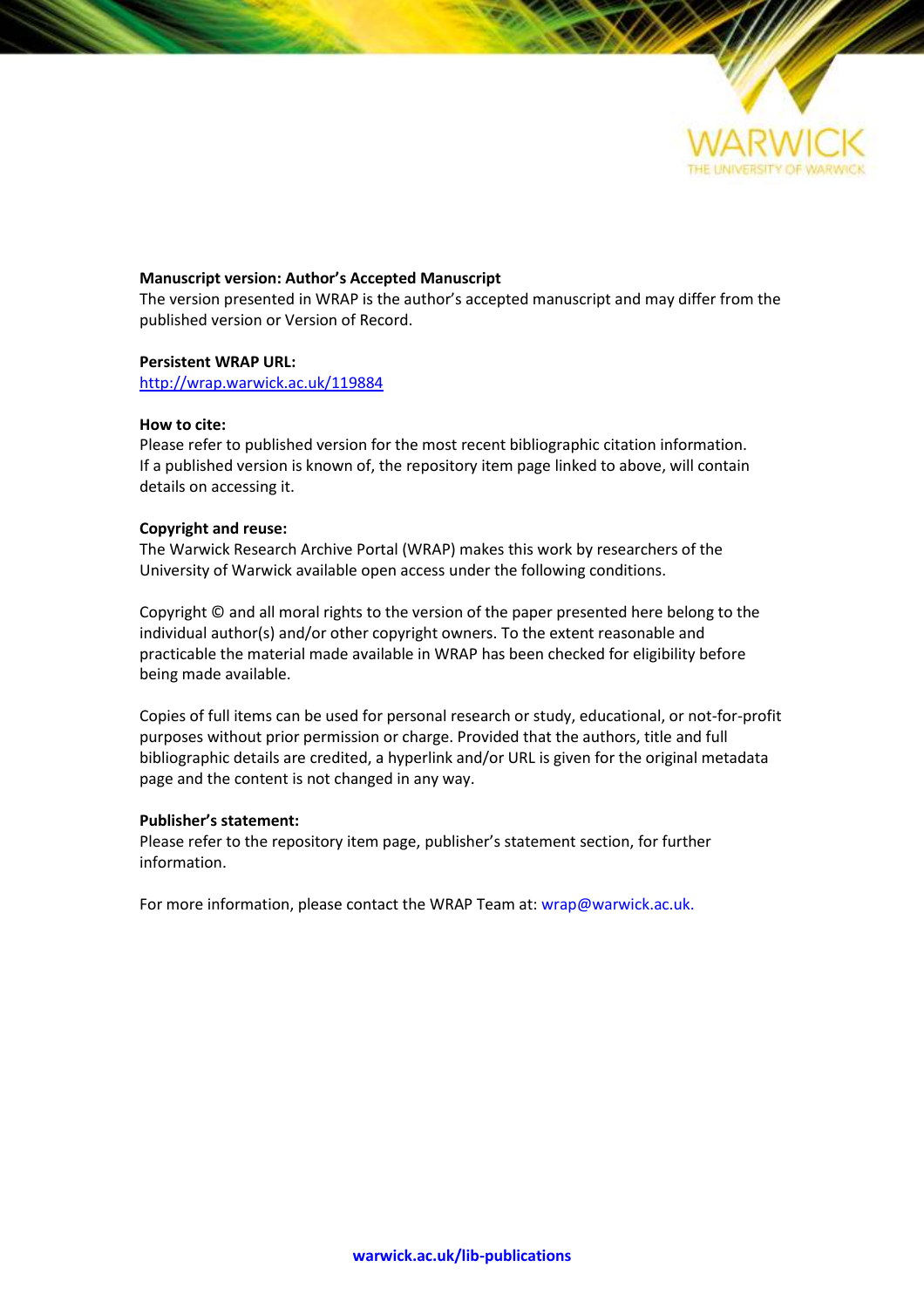*This is a pre-copyedited, author-produced PDF of an article accepted for publication*  Philosophy Compass

# **Teaching & Learning Guide for: New Directions for the Philosophy of Poetry**

Karen Simecek

*University of Warwick*

*This guide accompanies the following article(s):*

Simecek, K. *New Directions for the Philosophy of Poetry, Philosophy Compass X/X (2019) e12593 [DOI].10.1111/phc3.12593*

# **Author's Introduction**

Poetry has long been neglected in the field of philosophy of literature but recently there have been a number of important publications focused on poetry that represents renewed interest in this rich area of study. Of course, in any study of an artform, the first question to ask is what defines it. This guide therefore begins with the question, what is poetry? What makes it distinct from other forms of writing? One of the difficult issues with the definitional task is the need to distinguish poetry from prose whilst making sense of prose-poetry. Furthermore, identifying features that are standard, non-standard and contra standard is complicated due to the wide range of genres of poetry from haiku to epic to lyric. An answer to such a question may well require a separation of identifying genres from the poetic language they make use of.

Historically, there has been a keen interest in the value of poetry for its potential to offer truth and knowledge. In response to Plato's worry about the role of the poets in his republic, many scholars have discussed whether poetry is in fact at odds with the truth seeking project of philosophy. Responding to this challenge, many have uncovered a problem with the question of what a poem does and how a poem means. It turns out this is the more significant issue for poetry's role in philosophical inquiry. Poetry seems to resist singular meaning and cannot be reduced to a paraphrase. Instead, poetry appears to invite a kind of engagement with the reader/audience, which allows them to contribute to meaning-making.

Poets and philosophers have both looked to the emotions as a way of understanding the function of poetry. If it resists singular meaning, then what seems to unify the work and the experience it affords is the emotional expression it conveys. In thinking about poetry and emotion there are two points of focus, what the poet is trying to express through her words and what the reader feels in response to reading or hearing the work. Those writing about poetry and emotion tend to focus on one or the other rather than considering the poet in relation to the reader.

However, a study of emotion in poetry is incomplete without consideration of affect. This leads to one of the most interesting areas in the study of poetry, the performed poem and performance poetry. Despite poetry's origins as an oral artform, discussions of poetry have almost exclusively focused on page poetry but much can be learnt by extending poetry into the performance space. Not least because this is an important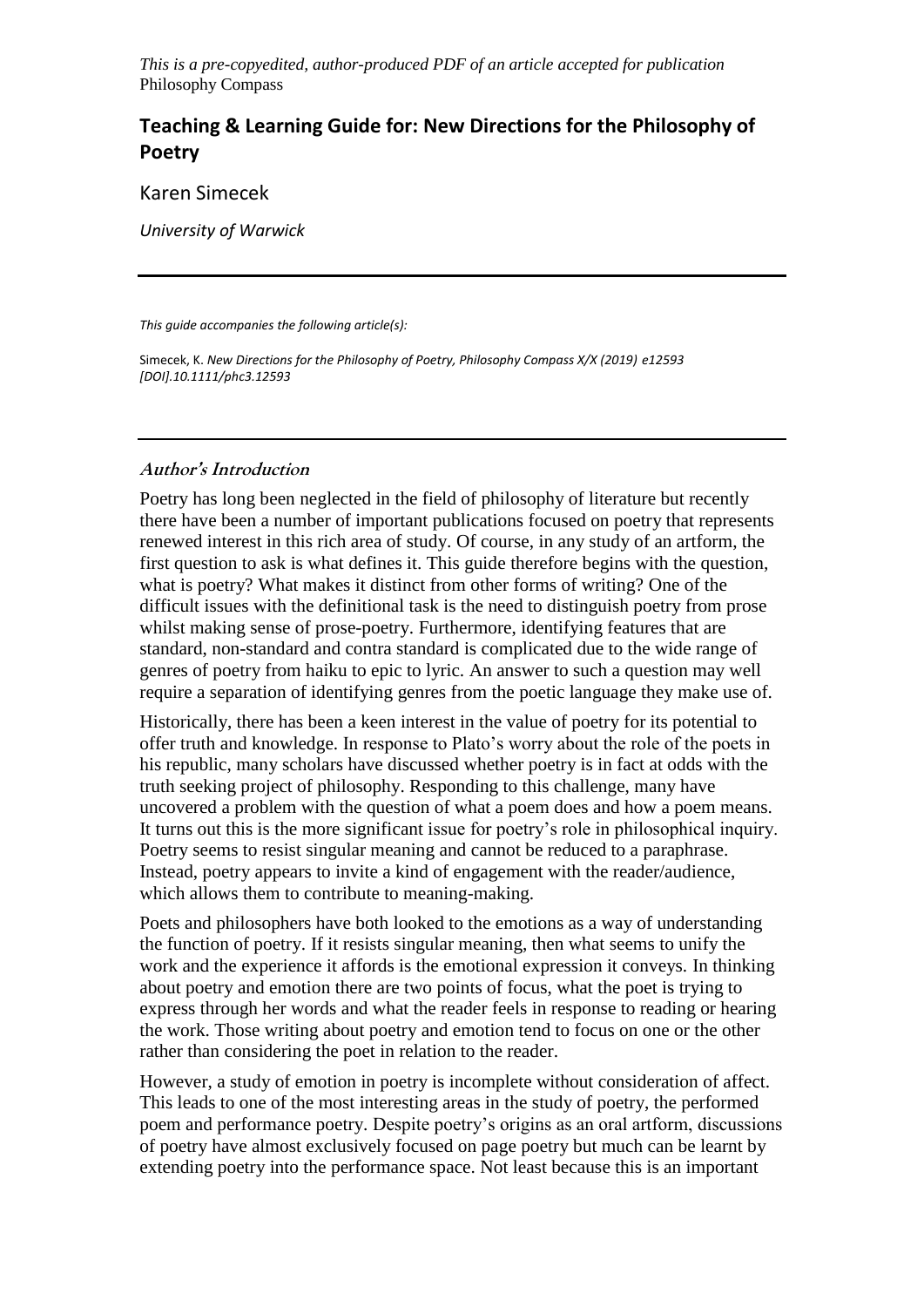context for understanding sign-language poetry, which brings into focus the importance of the body in poetry.

In this teaching and learning guide, I outline five topics that could be incorporated into a course on the philosophy of art and literature. These topics together will help students to get a sense of why poetry is such a rich and puzzling area of study. In order to help engagement, I have suggested some works of poetry to read alongside the philosophical literature. For further poetic examples, I have listed a number of online sources of poetry, including digital archives of poets reading their own work and recordings of performances.

# **Author Recommends:**

**Bradley, A C. (1963). Poetry for Poetry's Sake. In Oxford Lectures on Poetry. London: Macmillan.** Seminal essay on the nature and value of poetry.

#### **Ribeiro, A.C. (2016). Poetry. In N. Carroll and J. Gibson (eds) The Routledge Companion to Philosophy of Literature (pp. 97-106). New York and London: Routledge**

A good general introduction to the sub-field of the philosophy of poetry. Ribeiro is also one of the most important voices in the sub-field, who addresses fundamental questions regarding the definition, origins and ontology of poetry.

#### **French, P. A., H. K. Wettstein and E. LePore (eds.) (2009). Philosophy and Poetry: Midwest Studies in Philosophy 33. Malden, MA: Wiley-Blackwell.**

A useful collection of essays that marked a return to poetry. Important contributions from Peter Lamarque, Angela Leighton, Elisabeth Camp and Troy Jollimore. This special issue brings together questions on the nature of metaphor, the relationship between poetry and thought, and the question of what and how poems mean.

#### **Gibson, J. (2015). Introduction: The Place of Poetry in Contemporary Aesthetics. In The Philosophy of Poetry (pp. 1-16). Oxford: Oxford University Press.**

This collection of essays brings together philosopher's who have focused on poetry previously, including Anna Christina Ribeiro, Peter Lamarque and Ernst Laporte, as well as those who apply problems from other areas of philosophy to poetry, including Sherri Irvin, Simon Blackburn, Jesse Prinz and Ronald de Sousa. Gibson's introduction sets out the motivation for a turn to poetry and the key theoretical considerations.

#### **Constantine, D. (2013). Poetry: The Literary Agenda. Oxford: Oxford University Press.**

It's important when investigating a particular art form that the practitioner's point of view is taken seriously, for who knows what poetry is and does better than those who live poetry. Poet, author, translator and critic, David Constantine, offers a detailed and insightful analysis of the nature and value of poetry.

**Pinsky, R. (1998) The Sounds of Poetry: A Brief Guide. New York: Farrar, Straus and Giroux inc.** USA poet, Robert Pinsky offers an account of the nature of poetry as deeply embodied, in the writing, performing and reading of poetry.

### **Halliwell, S. (2010). Ancient Beginnings. In G. Hagberg and W. Jost (eds) A Companion to the Philosophy of Literature (pp. 3-12). MA, Malden: Wiley-Blackwell.**

This article provides an excellent historical overview of the arguments regarding poetry and philosophy.

**Online Materials:**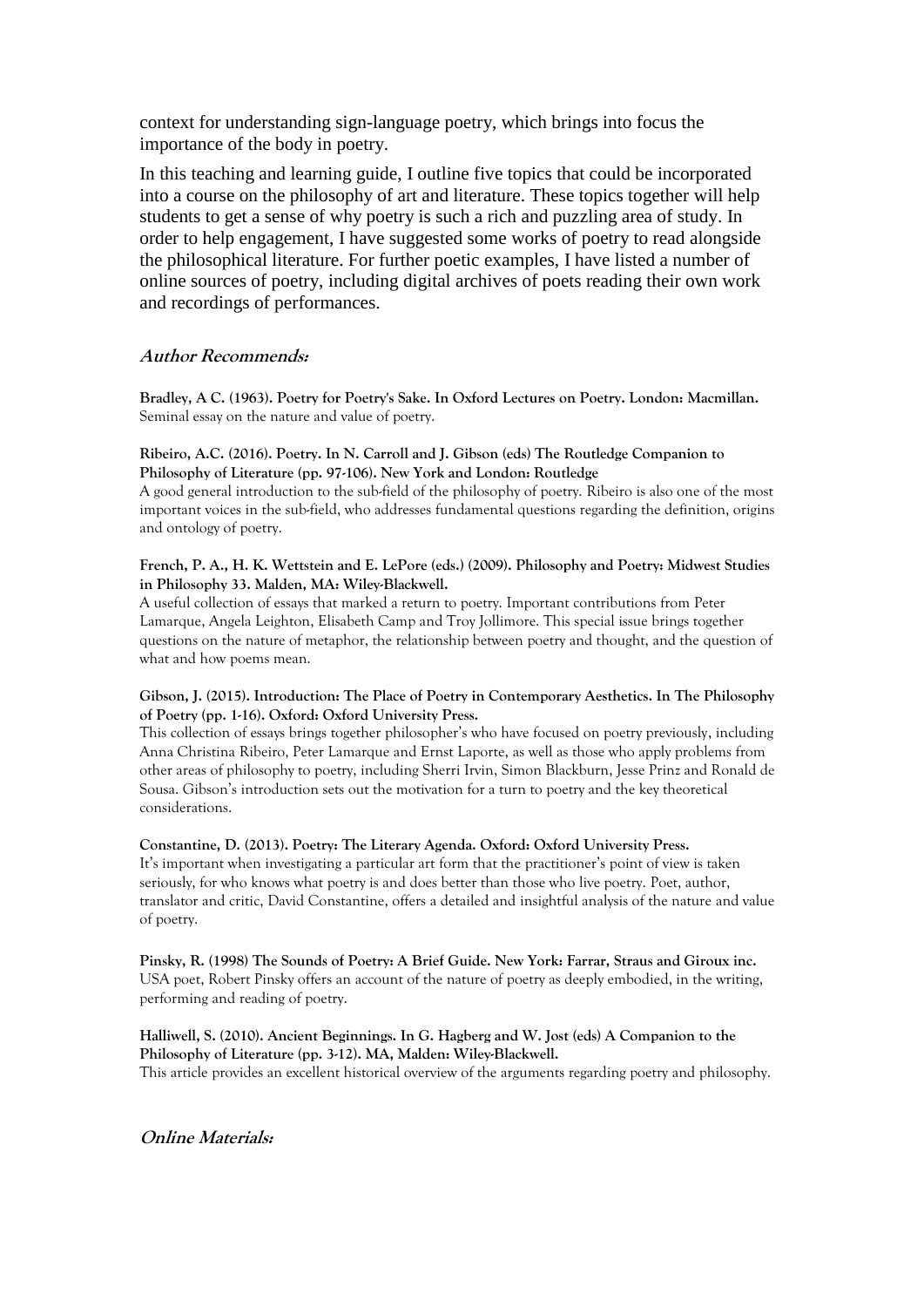There are a number of online poetry archives that not only include the text of the poem but in some cases audio files of poets reading their own work and videos of their performance.

#### **1. National Poetry Library (UK)**

<https://www.nationalpoetrylibrary.org.uk/online-poetry>

This digital archive contains an extensive collection of poems. The website also includes a quote-finding service. There are many highlights including an original pamphlet by Louis Zukofsky from 1966, video of Rachel Nwokoro performing 'Green Tea in the Wheelhouse' and audio recordings from some of the best in contemporary UK poetry including Momtaza Mehri, Jason Sam-La Rose, Vahni Capildeo and Raymond Antrobus.

#### 2. **Poetry Foundation (USA)**

<https://www.poetryfoundation.org/>

Digital archive of poetry, podcasts and information about poets that covers a number of traditions including romantic, beat, confessional and language poetry. There is an extensive selection of podcasts of discussions of works of poetry and you can hear poets reading their work aloud. See for example, Sumita Chakrabroty talking about her poem "Dear, beloved." The website also includes thematic collections e.g. poetry and the environment and poems of hope and resilience.

## **3. Modern Poetry in Translation**

<https://modernpoetryintranslation.com/>

This website for poetry magazine *Modern Poetry in Translation* (established by Ted Hughes and Daniel Weissbort) offers an excellent introduction to world poetry through poems, essays and reviews. Alongside an archive of poems published in MPT, there are also audio clips of poetry readings.

### **4. Poetry Archive (UK)**

<https://www.poetryarchive.org/>

Includes page poetry, with recordings of poets reading their own work as well as videos of performance poetry including Patience Agbabi and videos of interviews with leading poets in contemporary culture.

# **5. Academy of American Poets (USA)**

<https://www.poets.org/>

An online collection of over 10,000 poems by US poets alongside biographical information. Discover more in contemporary poetry through their 'poem-a-day' e-service.

# **Sample Syllabus:**

The following syllabus is intended to be included in a broader course focusing on the philosophy of literature, where focus on poetry and the specific questions it raises will enhance student understanding and discussions of literature as a whole. Alongside readings, I have also suggested works of poetry that will help spark discussion in the classroom.

#### **Week I: Introduction**

*What is Poetry?*

Poems:

Word hoards masterpieces of concrete poetry – in pictures. (7th April 2017). The Guardian. Online gallery available at: https://www.theguardian.com/artanddesign/gallery/2017/apr/07/masterpiecesconcrete-poetry-pictures-getty-center-ian-hamilton-finlay-augusto-campos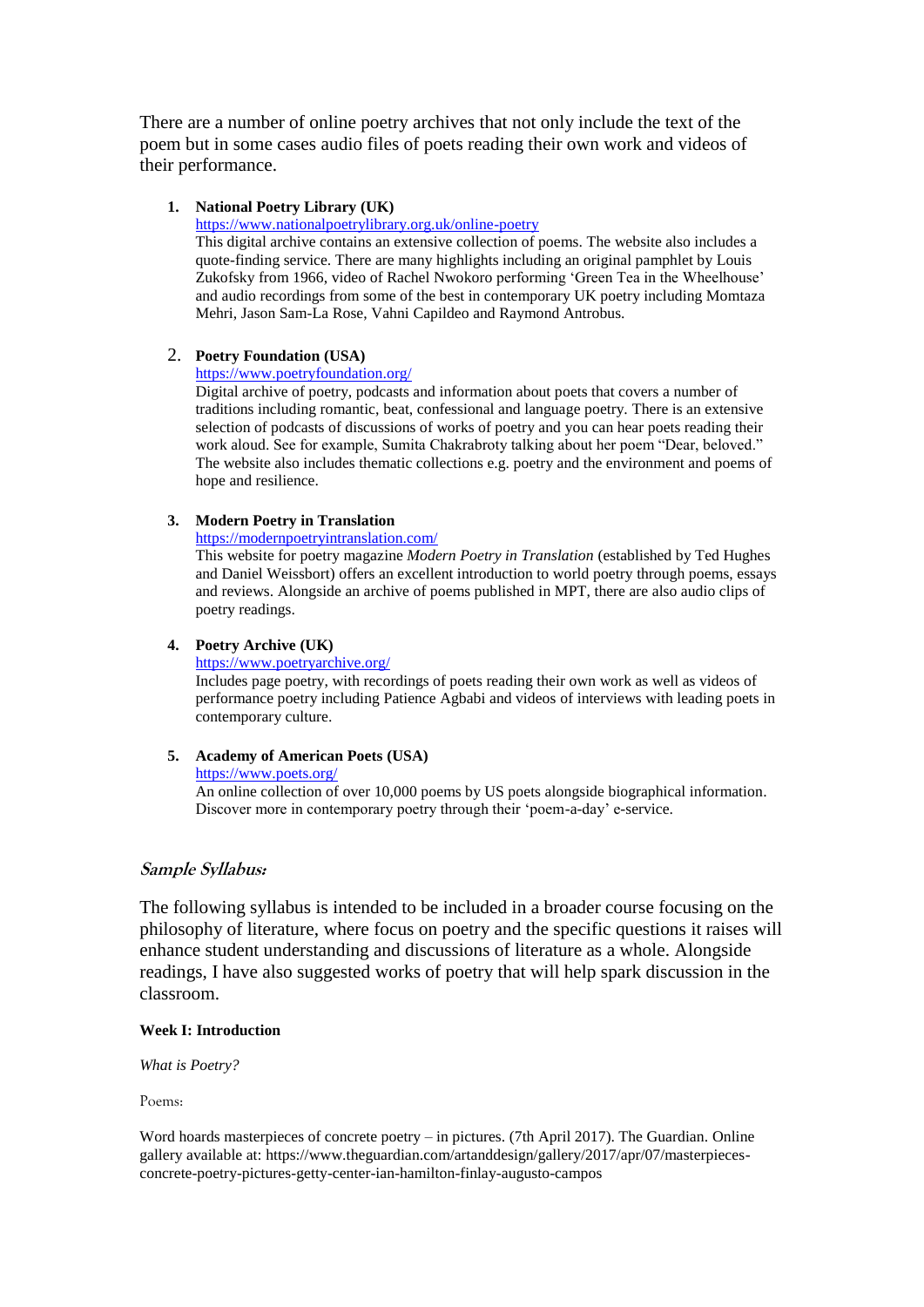McGrath C. (2003). The Prose Poem. In *No Boundaries: Prose Poems by 24 American Poets*, edited by Ray Gonzalez. Available online: https://poets.org/poem/prose-poem

#### Reading:

Pierce, Robert B. (2003).Defining 'poetry'. *Philosophy and Literature* 27 (1): 151-163. Ribeiro, A. C. (2007). Intending to repeat: A definition of poetry." *Journal of Aesthetics and Art Criticism* 65 (2): 189–201. Ribeiro, A. C. (2009). Toward a Philosophy of Poetry. *Midwest Studies in Philosophy* 33: 61-77. Simecek, K. and V. Ellis (2017). The Uses of Poetry: Renewing an Educational Understanding of a Language Art. *Journal of Aesthetic Education* 51 (1): 98-114.

#### **Week II: Philosophical and Poetic thought**

*Can we gain philosophical insights through poetry?*

Poems:

Gray, Robert. 2006. The Drift of Things. In *Nameless Earth.* Manchester: Carcanet. Lucretius (2008) *The Nature of Things* (De Rerum Natura). Translated by David R. Slavitt. London: University of California Press

Reading:

Eldridge, R. (2010). Truth in Poetry: Particulars and Universals. In G. Hagberg and W. Jost (eds.), *A Companion to the Philosophy of Literature* (pp. 385-398). Malden, MA: Wiley-Blackwell. Jarvis, S. (2012). Bedlam or Parnassus: The Verse Idea. *Metaphilosophy* 43 (1-2): 71-81. John, E. (2013). Poetry and Directions for Thought. *Philosophy and Literature* 37 (2), 451-471. Koethe, J. (2001). Thought and Poetry*. Midwest Studies in Philosophy* 25 (1): 5-11. Koethe, J. (2009). Poetry and Truth. *Midwest Studies in Philosophy* 33 (1): 53-60. Lamarque, P. (2009). Poetry and Abstract Thought. *Midwest Studies in Philosophy* 33 (1): 37-52. Rowe, M. W. (1996). Poetry and Abstraction. *British Journal of Aesthetics* 36 (1): 1-15. Walton, K. (2015). Thoughtwriting – in poetry and music. In *In Other Shoes: Music, Metaphor, Empathy, Existence* (pp. 54-74). Oxford: Oxford University Press.

#### **Week III: Poetry and the Elusiveness of Meaning**

*How ought we interpret works of poetry?*

Poems:

Mengert, C. (2000), It was, as they say, a threaded body. *Transmission* (issue 2), Castagraf. Available online: http://castagraf.net/pdf/issue2.pdf

Morgan, E. (1990) The Computer's First Christmas Card. In *Collected Poems* (Manchester, Carcanet). Also available online: https://www.scottishpoetrylibrary.org.uk/poem/computers-first-christmas-card/

Reading:

Camp, E. (2009). Two Varieties of Literary Imagination: Metaphor, Fiction, and Thought Experiments. *Midwest Studies in Philosophy* 33: 107–130.

de Gaynesford, M. (2011). How Not To Do Things With Words: J. L. Austin on Poetry. *British Journal of Aesthetics* 51 (1): 31-49.

Gibson, J. (2011). The Question of Poetic Meaning. *Nonsite* 4. Available online:

<http://nonsite.org/article/the-question-of-poetic-meaning>

Irvin, S. (2015). Unreadable Poems and How they Mean. In J. Gibson (ed.) *The Philosophy of Poetry* (pp. 88-110). Oxford: Oxford University Press.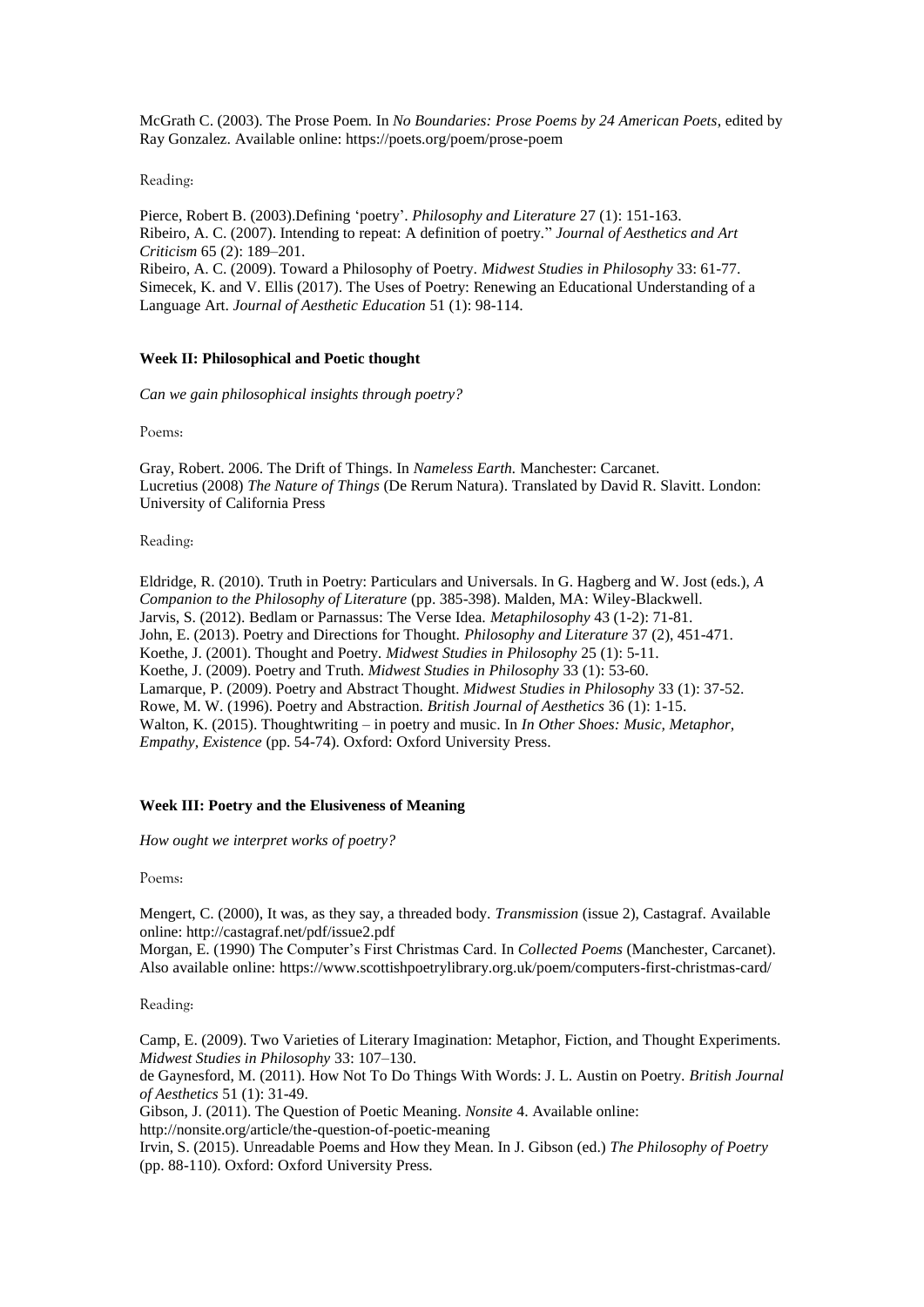Jollimore, T. (2009). "Like a picture or a Bump on the head": Vision, cognition, and the language of poetry. *Midwest Studies in Philosophy* 33: 131–158. Lamarque, P. (2009). The Elusiveness of Poetic Meaning. *Ratio* 22 (4): 398-420. Leighton, A. (2009). About about: On Poetry and Paraphrase. *Midwest Studies in Philosophy* 33 (1): 167-176. McGregor, R. (2014). Poetic Thickness. *British Journal of Aesthetics* 54 (1): 49-64.

#### **Week IV: Poetry and Emotion**

*What is the relationship between poetry and emotion?*

Poems:

McGuckian, Medbh (1982) 'The Butterfly Farm', in *The Flower Master*. Oldcastle: The Gallery Press. Rankine, Claudia. 2014. *Citizen: An American Lyric*. Minneapolis, Minnesota: Graywolf Press. Thomas, Dylan (1952) Do not go Gentle into that Good Night. Available online: <https://poets.org/poem/do-not-go-gentle-good-night>

Reading:

Ribeiro, A. C. (2013). Heavenly Hurt: The Joy and Value of Sad Poetry. In J. Levinson (ed.) *Suffering Art Gladly: The Paradox of Negative Emotions in Art* (pp. 186-206). Basingstoke: Palgrave-Macmillan. Simecek, K. (forthcoming). Cultivating Intimacy: the use of the second person in lyric poetry. *Philosophy and Literature* 43 (2)

Simecek, K. (2015) Beyond Narrative: Poetry, Emotion and the Perspectival View. *British Journal of Aesthetics* 55 (4): 497-513.

Stecker, R. (2001). Expressiveness and Expression in Music and Poetry. *Journal of Aesthetics and Art Criticism*, 59 (1): 85-96.

Wordsworth, W. (1802) 'Preface' to the *Lyrical Ballads, with Pastoral and Other Poems*. London: T.N. Longman and O. Rees.

#### **Week V: Performance and Embodiment: spoken word and sign-language poetry**

*What role does the body play in understanding and appreciating poetry?*

Poems:

Scott, Paul (2009) Tree. Performed at the Arnolfini Arts Centre in Bristol, UK. Available at: https://www.youtube.com/watch?v=Lf92PlzMAXo Zephaniah, Benjamin (2016). Rong Radio Station. Available at: <http://poetrysociety.wpengine.com/education/page-fright/benjamin-zephaniah/rong-radio-station/>

Reading:

Hill, L. (forthcoming). On the Persistence of Hedgehogs. In R. Ghosh (ed.) *Philosophy and Poetry: A Continental Perspective*. New York: Columbia University Press. Pinsky, R. (1998) *The Sounds of Poetry: A Brief Guide*. New York: Farrar, Straus and Giroux inc. Ribeiro, A.C. (2015). The Spoken and the Written: An Ontology of Poems. In J. Gibson (ed.) *The Philosophy of Poetry* (pp. 127-148). Oxford: Oxford University Press.

Sutton-Spence, R. and M. Kaneko. (2007). Symmetry in Sign Language Poetry. *Sign Language Studies*, 7 (3): 284-318.

**Focus Questions:**